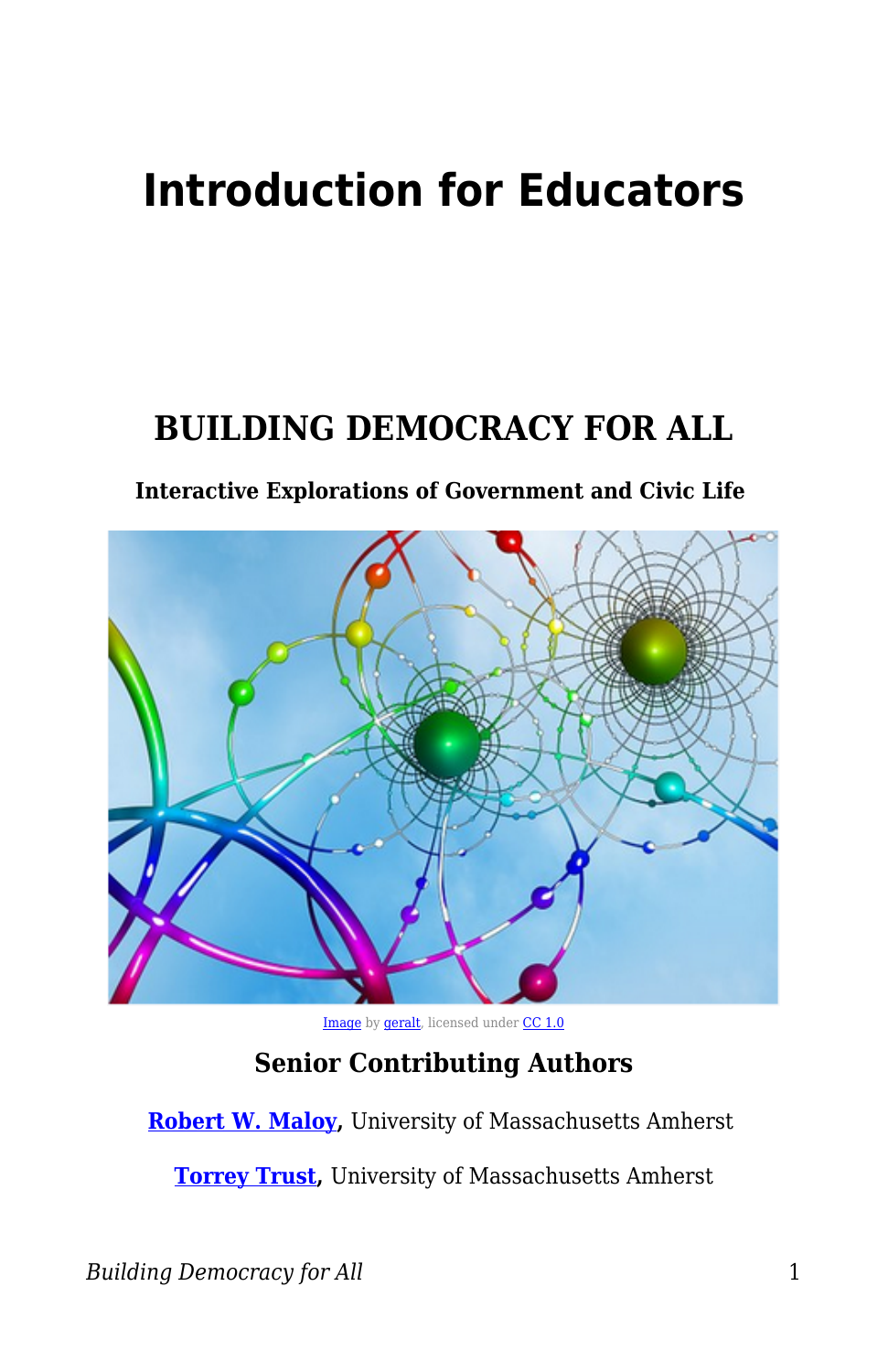#### **Contributing K-12 Teachers**

**Irene S. LaRoche,** Amherst Public Schools

**Lexie Brearley,** Monomoy Regional School District

**Katrina Sherrick,** Westfield Public Schools

**Amy Cyr,** Hampshire Regional School District

**Erich Leaper,** Greenfield Public Schools

**Catherine Harding**, Sharon Public Schools

**Sharon A. Edwards,** University of Massachusetts Amherst

#### **Book Designers**

**Chenyang Xu,** Graduate Student, University of Massachusetts Amherst

**Maria McSorley,** Graduate Student, University of Massachusetts Amherst

#### **Media Literacy Project Team**

**[Allison Butler,](https://www.umass.edu/communication/people/profile/allison-butler)** Senior Lecturer & Director of Undergraduate Advising, Director of Media Literacy Certificate Program, University of Massachusetts Amherst

**Ifat Gazia,** Graduate Student, University of Massachusetts Amherst

**[J.D. Swerzenski,](https://www.umass.edu/communication/node/1983)** Graduate Student, University of Massachusetts Amherst

**Yuxi (Cecilia) Zhou,** Graduate Student, University of Massachusetts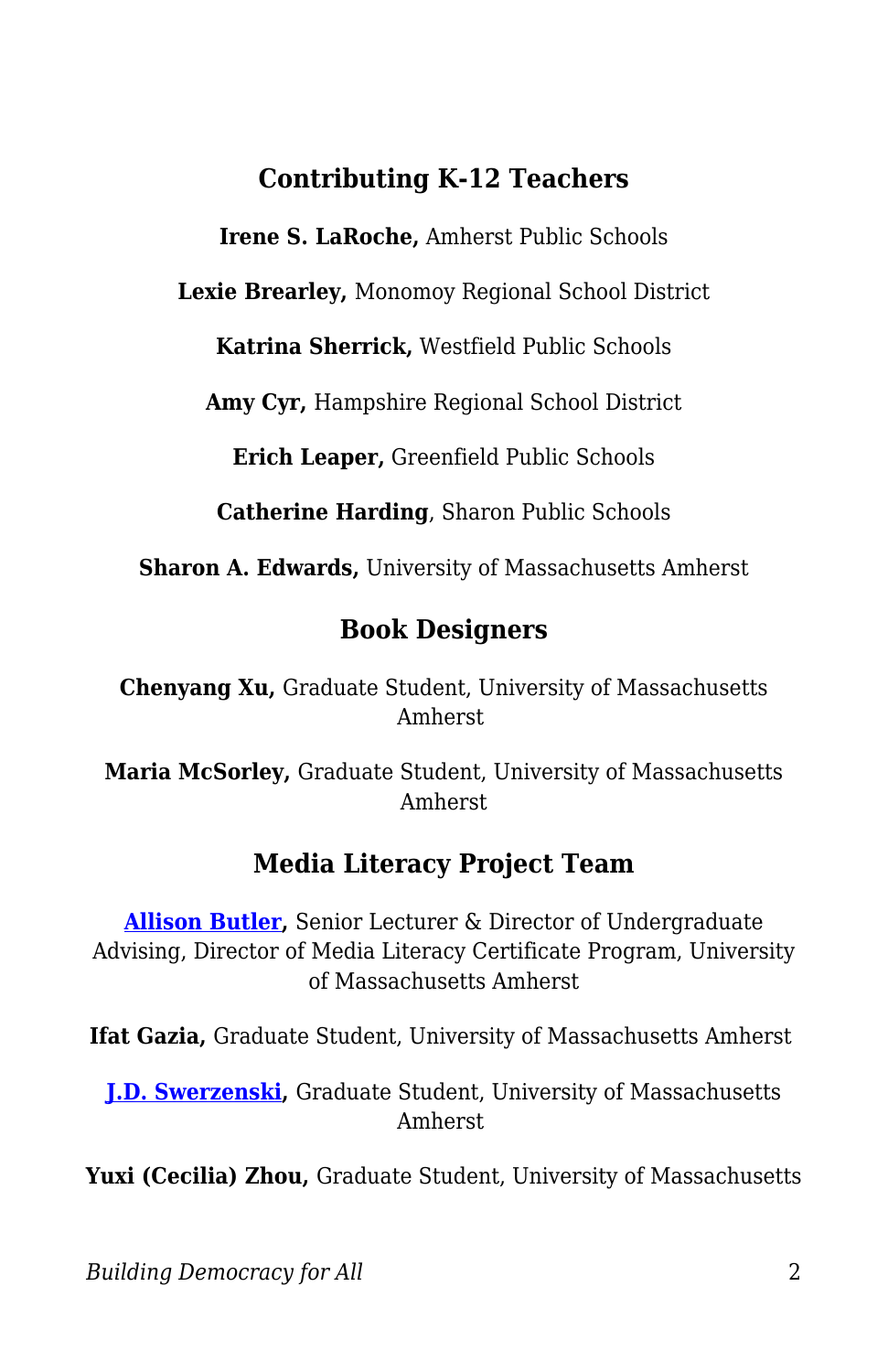#### Amherst

**Natalie Passov,** Undergraduate Student, University of Massachusetts Amherst

> **Eleanor Sprick,** Undergraduate Student, University of Massachusetts Amherst

**Benjamin Mendillo,** Undergraduate Student, University of Massachusetts Amherst

**Kyle Balis,** Undergraduate Student, University of Massachusetts Amherst

**Kendra Sleeper**, Undergraduate Student, University of Massachusetts Amherst

*We gratefully acknowledge the support of the University of Massachusetts Amherst Public Service Endowment Grant for this project.*

## **Awards and Recognitions**

- High-quality Educational Resource, **[Massachusetts Materials](https://www.doe.mass.edu/instruction/hss/grade-8-civics/index.html#/) [Guide to Grade 8 Civics](https://www.doe.mass.edu/instruction/hss/grade-8-civics/index.html#/)** Massachusetts Department of Elementary and Secondary Education (October 2021).
- **[Featured Educator Resource](https://www.educatingforamericandemocracy.org/educator-resources/?sword=#popup-ead-post-6994)**, Educating for Democracy Initiative (2021).
- [Featured Open Access Textbook,](https://www.merlot.org/merlot/viewMaterial.htm?id=773409766) MERLOT the Multimedia Educational Resource for Learning Online and Teaching

Read a [review of Building Democracy for All](https://open.umn.edu/opentextbooks/textbooks/1039) from the Open Textbook Library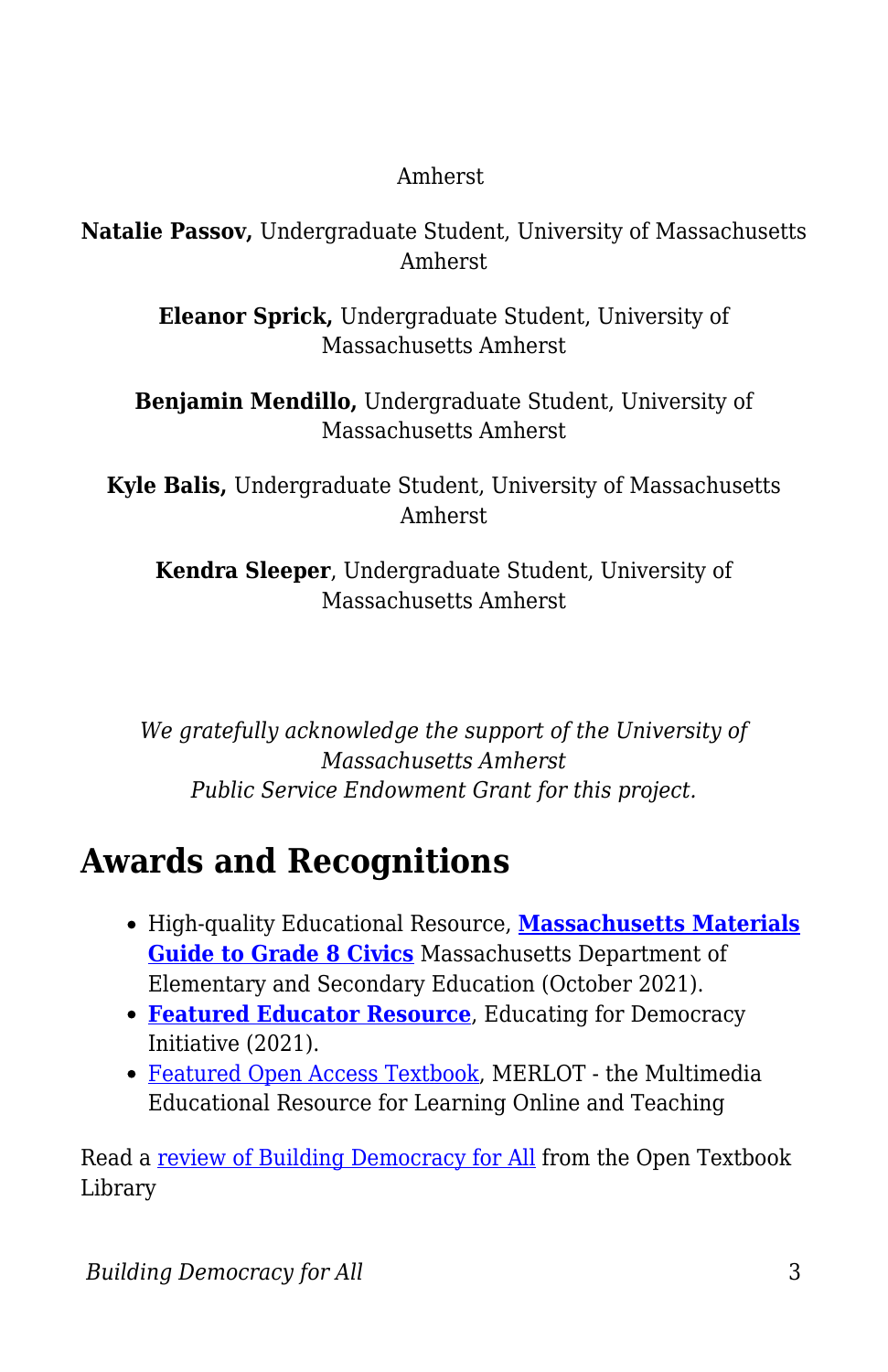#### **Learning Technologies Team Award (2021) from ELCC (eLearning Consortium of Colorado)**



Bob Maloy, Torrey Trust, Allison Butler, and Chenyang Xu were honored for their collaborative work on this eBook project with the [2021 Learning Technologies Team Award.](http://www.elearningcolorado.org/awards-2021.html)

### **Welcome to the eBook**

Welcome to *Building Democracy for All -* an interactive, multimodal, multicultural, open access eBook for teaching and learning key topics in United States Government and Civic Life. **Open access** means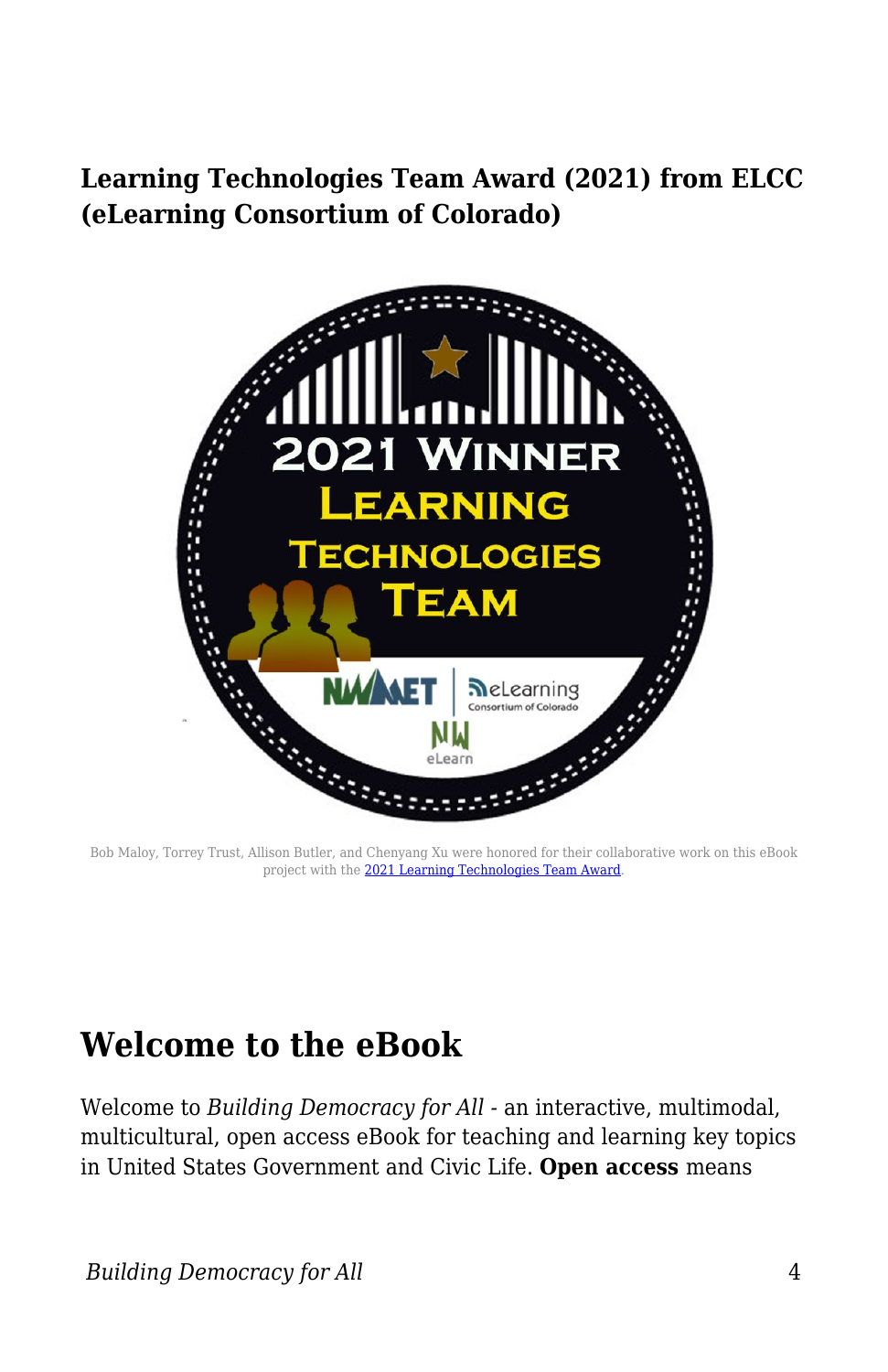these materials are "digital, online, and free of charge" (Billings, 2019). This book is available online to anyone with an internet connection. The eBook can also be viewed and printed as a PDF file.

Designed as a core or supplementary text for upper elementary, middle and high school teachers and students, *Building Democracy for All* offers instructional ideas, interactive resources, multicultural content, and multimodal learning materials for interest-building explorations of United States government as well as students' roles as citizens in a democratic society. It focuses on the importance of community engagement and social responsibility as understood and acted upon by middle and high school students—core themes in the [2018 Massachusetts 8th Grade Curriculum Framework,](http://www.doe.mass.edu/frameworks/current.html) and which are found in many state history and social studies curriculum frameworks around the country.

*Building Democracy for All* has been developed by a collaborative writing team of higher education faculty, public school teachers, educational librarians, and college students who are preparing to become history and social studies teachers. The primary editors and curators are from the University of Massachusetts Amherst College of Education. Contributing teachers come from school districts in the Connecticut River valley region of western Massachusetts (Amherst, Gateway, Westfield, Hampshire Regional, and Springfield). As an open resource, the book is being revised constantly by the members of the writing team to ensure timely inclusion of online resources and information.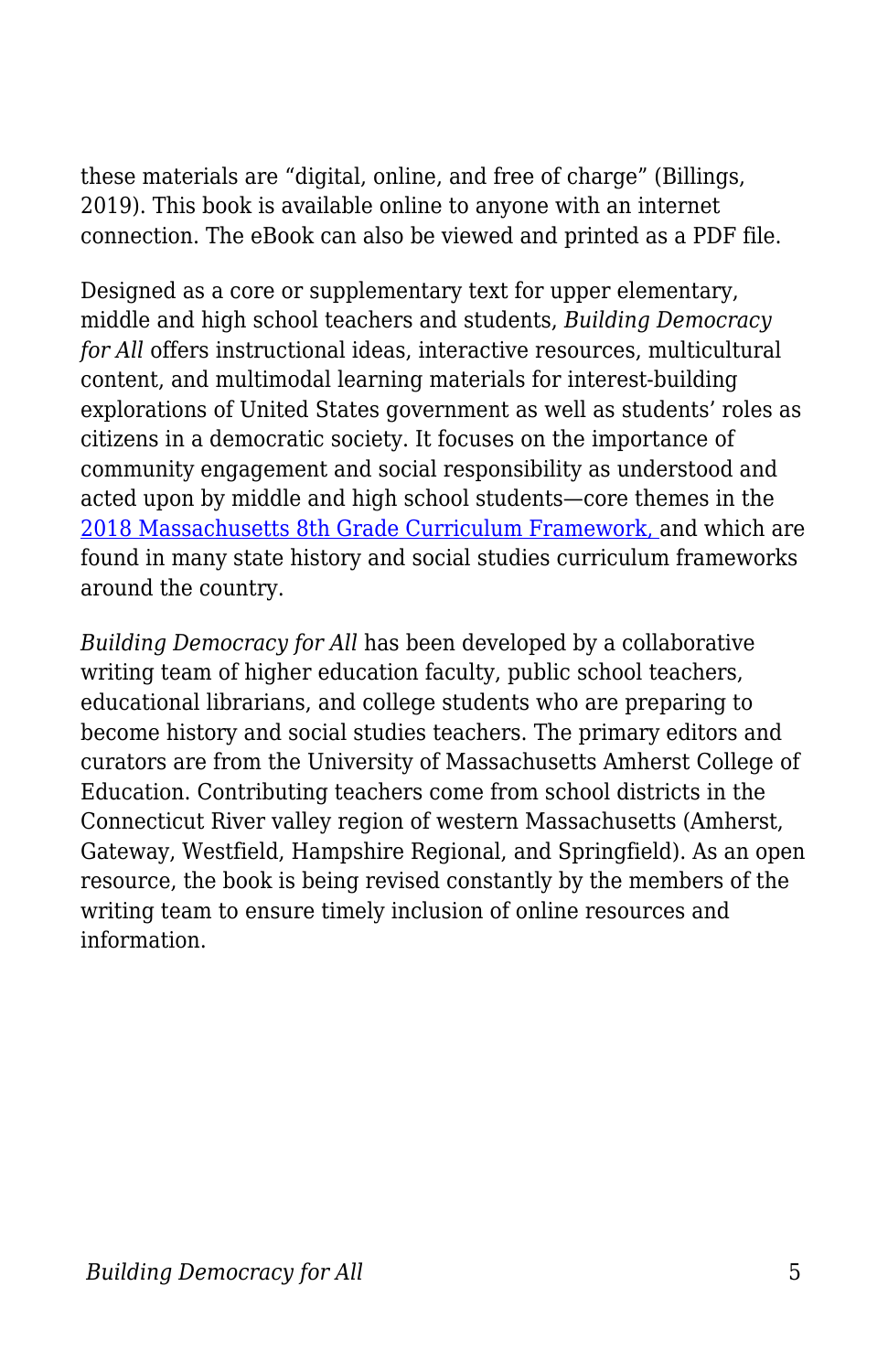

### **[Watch on YouTube https://edtechbooks.org/-dZrK](https://www.youtube.com/embed/DSoADn1anpw?autoplay=1&rel=0&showinfo=0&modestbranding=1)**

### **eBook Overview**

We began writing this book in summer 2019 and are continuing through 2021 within the context of what Joe Biden in his 2021 presidential inaugural address called the "**cascading crises of our era,"** including the COVID-19 pandemic, accelerating climate change, widespread economic inequality, long-denied demands for racial justice, America's shifting position in the world, and Trumpism and its attacks on democracy and the rule of law. The challenging impacts of these six crises on our government and our lives are present in every chapter.

This book has emerged as well from the intense current political divisions over what should be the **role of government** in people's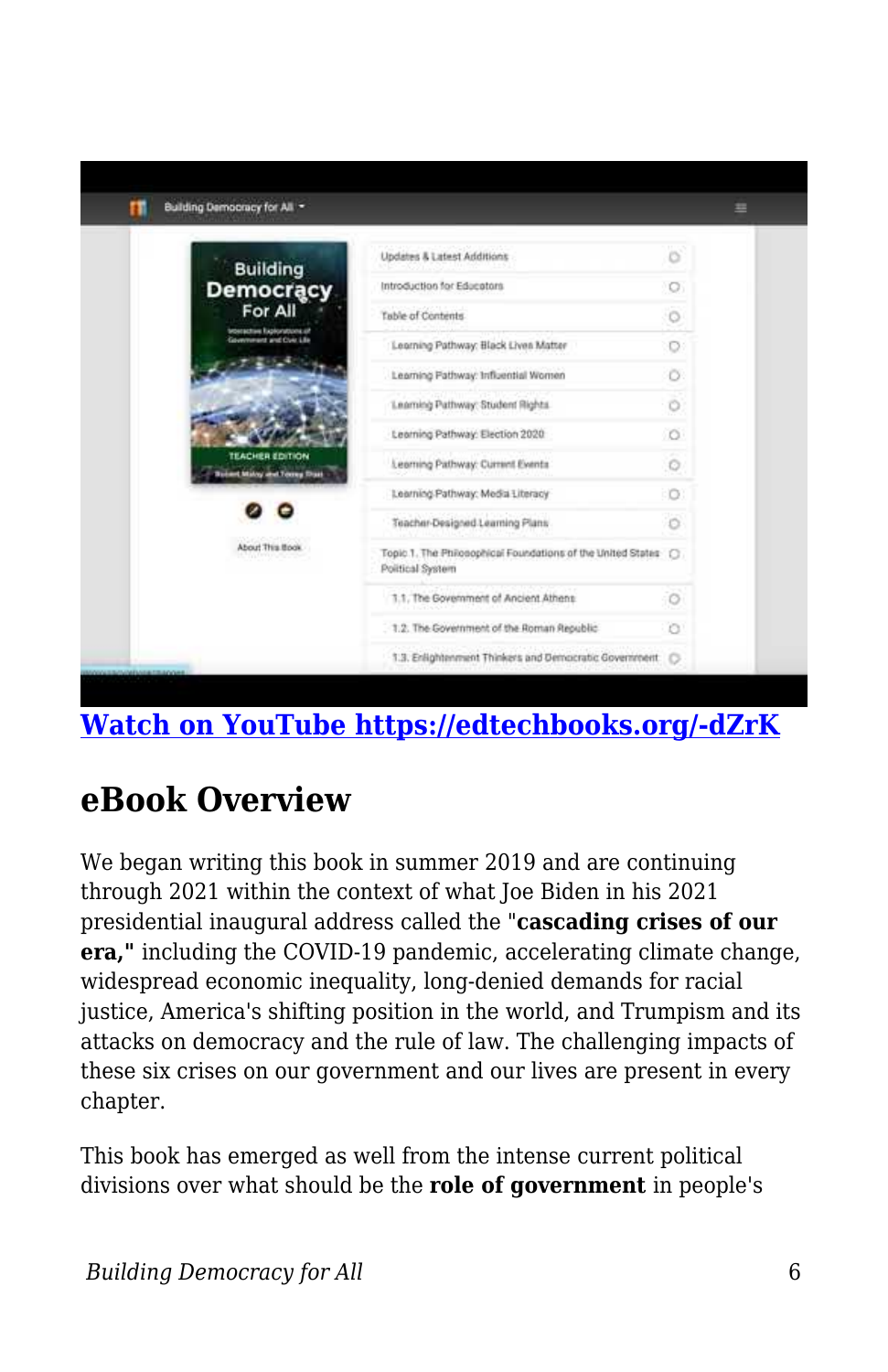lives and communities. On one side, emerging on a wide scale during the 1980s and now accentuated by the Trump Presidency, is an aggressive embrace of **individualism** by the Republican Party and conservative media outlets like Fox News. Individualism favors cutting taxes, dismantling government regulations, opposing labor unions, and cutting back social safety networks for low-income people. It favors allowing businesses and corporations to operate as they wish without protections for consumers or workers. This commitment to individualism is seen in opposition to vaccinations, mask mandates, online schooling, and other actions by federal, state, and local governments to respond to the COVID-19 pandemic.



[Watch on YouTube https://edtechbooks.org/-XqeH](https://www.youtube.com/embed/pRT5VyjOu1M?autoplay=1&rel=0&showinfo=0&modestbranding=1)

This ethos of individualism is dramatically contrasted with an **activist role for government** that has been promoted since the New Deal by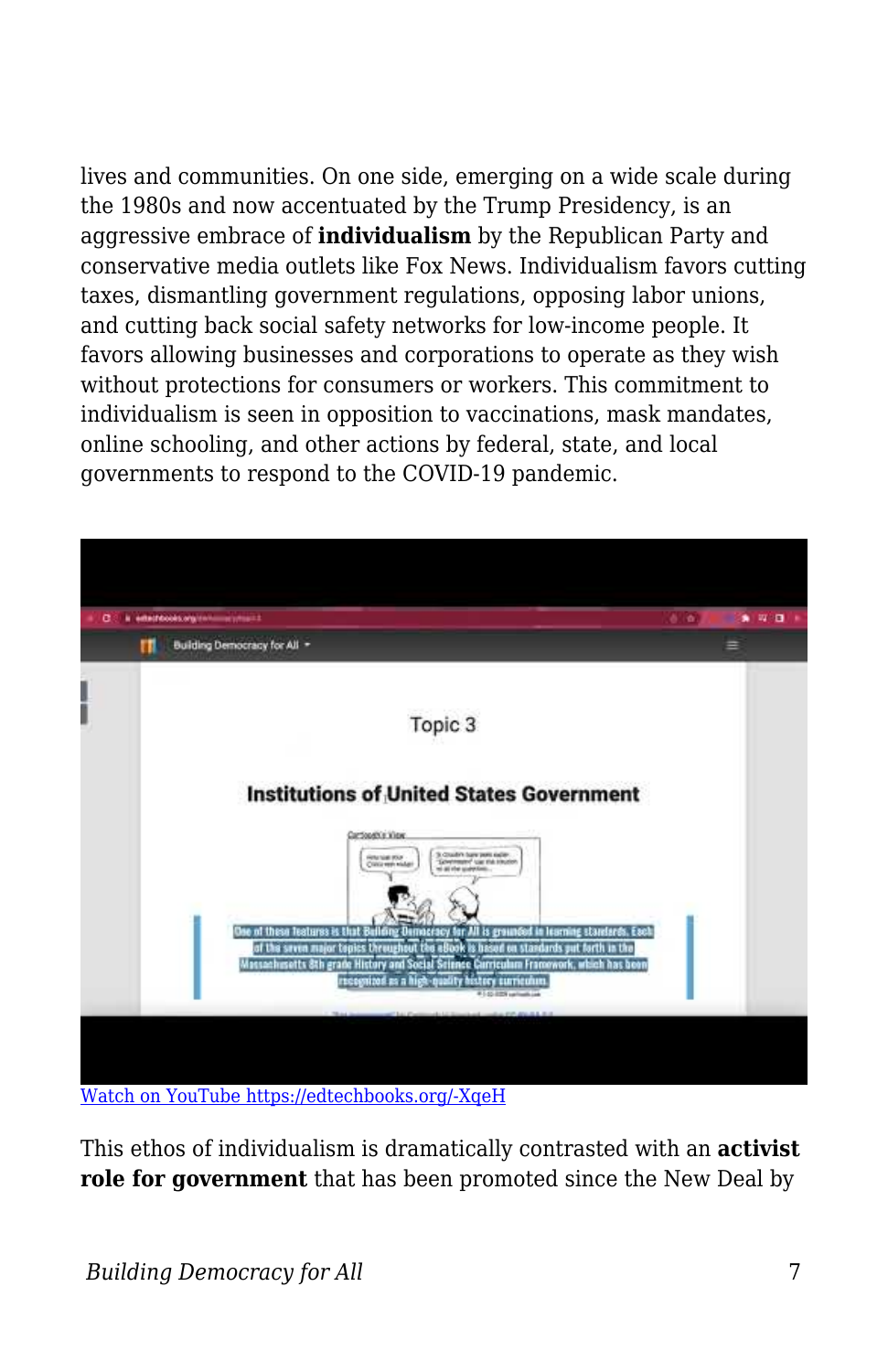the Democratic Party and liberal/progressive individuals and groups. This viewpoint stresses the importance of government as a source of support and protections for all members of society, with an emphasis on providing resources and opportunities for the poor and historically disenfranchised groups. This viewpoint embraces, as historian Heather Cox Richardson has suggested, Abraham Lincoln's 1854 view in which he said,

"The legitimate object of government, is to do for a community of people, whatever they need to have done, but can not do, at all, or can not, so well do, for themselves---in their separate, and individual capacities" ([Fragment on Government,](https://housedivided.dickinson.edu/sites/lincoln/fragment-on-government-july-1-1854/) July 1, 1854).

It remains unclear which of these visions about the role of government will prevail going forward and it is our hope that the information and activities in this book will help teachers and students alike to understand the issues and decide for themselves the kind of future that will occur.

We recognize that in teaching and learning about government and civic life at this time in our country's history means recognizing in the words of *[The 1619 Project](https://www.nytimes.com/interactive/2019/08/14/magazine/1619-america-slavery.html)'s* Nikole Hannah-Jones that "the United States is a nation founded on both an ideal and a lie" [\(2019, para. 9\)](https://www.nytimes.com/interactive/2019/08/14/magazine/black-history-american-democracy.html). The American ideal, articulated in the Declaration of Independence and the Constitution, is that all people are created equal and have the inalienable rights to full participation in free and just democratic society. The lie, or fundamental contradiction, is that the promise and reality of democracy has been denied Black Americans, women, Native Americans, Latinx Americans, and LGBTQ individuals from the nation's beginnings and is still denied to many today.

In designing and writing this book, we have sought to value both the ideals of America and the realities of people's historical and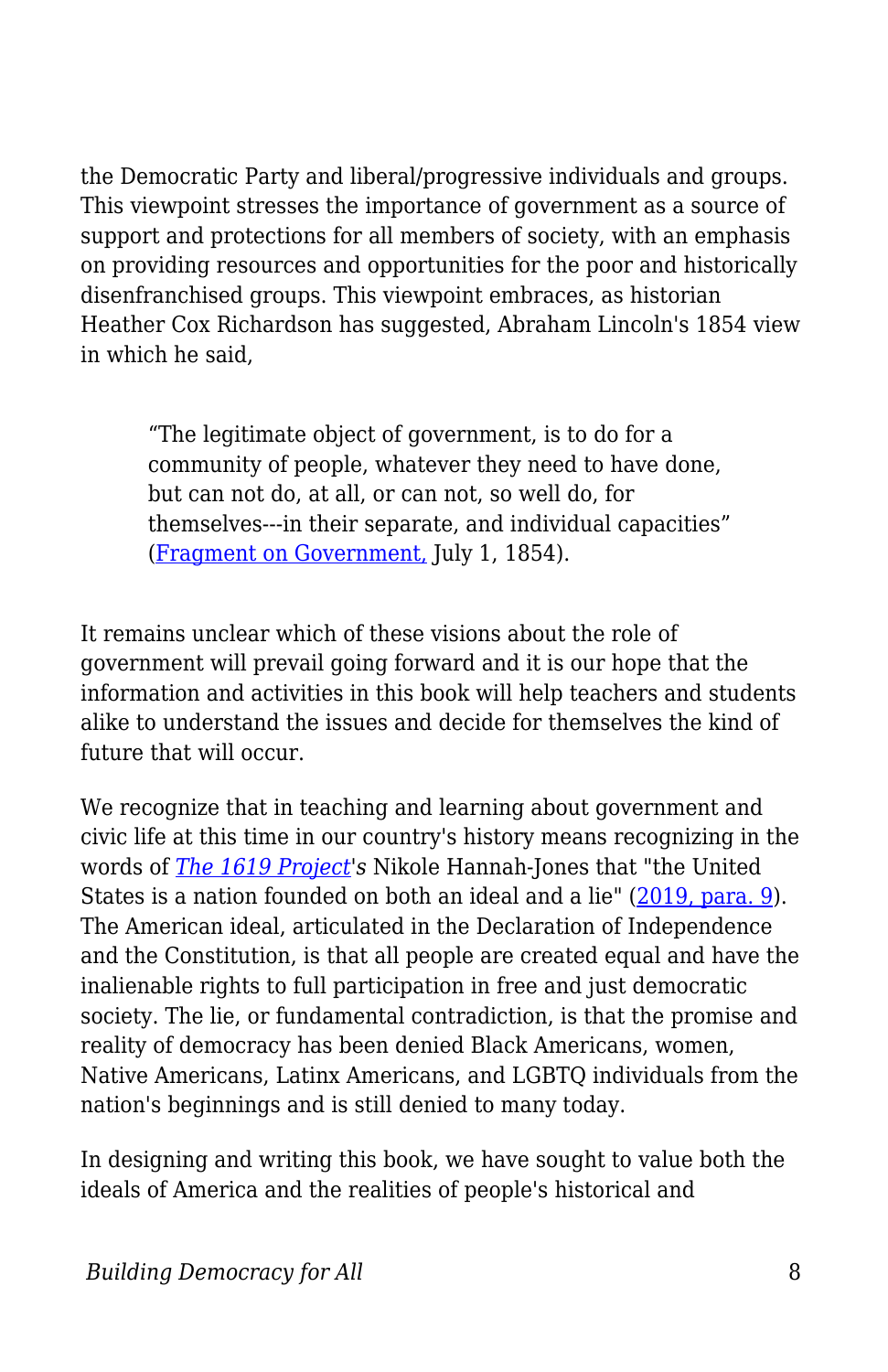contemporary experiences. To build democracy for all, as the book is titled, we seek to move beyond a fact-based government and civics curriculum, that while important does not often face hard histories, address controversial topics, confront false narratives, and teach students to how to become active, engaged citizens committed to freedom and justice for all ([National Council for the Social Studies,](https://mail.google.com/mail/u/0/#search/national+council+/FMfcgxwJWrZSkLvBTJFqSqcmbwMFhGKl) 2020).

Our goal is to build interactive and inquiry-based learning experiences for students in upper elementary, middle and high schools, as well as college courses. When thinking about teaching, learning, and school curriculum, writer Daniel Osborn (2020) reminds us, that "we have to remain vigilant of the role this institution plays in shaping collective memory and forming identities" ([para. 6](https://masshumanities.org/lets-rethink-how-we-teach-black-history/)). In his publication, [Let's](https://masshumanities.org/lets-rethink-how-we-teach-black-history/?utm_source=Mass+Humanities+Email&utm_campaign=4fda0d6fe7-EMAIL_CAMPAIGN_2019_01_31_07_42_COPY_01&utm_medium=email&utm_term=0_36e0b33628-4fda0d6fe7-338407113&utm_source=eHistory+News+July+15&utm_campaign=Emerging+E+news+July+15&utm_medium=email) [Rethink How We Teach Black History](https://masshumanities.org/lets-rethink-how-we-teach-black-history/?utm_source=Mass+Humanities+Email&utm_campaign=4fda0d6fe7-EMAIL_CAMPAIGN_2019_01_31_07_42_COPY_01&utm_medium=email&utm_term=0_36e0b33628-4fda0d6fe7-338407113&utm_source=eHistory+News+July+15&utm_campaign=Emerging+E+news+July+15&utm_medium=email), Osborn asks:

- What narratives are we privileging as educators?
- What narratives are we silencing?
- What can we do to change this today, tomorrow, and in a sustained way moving forward?"

*Building Democracy for All* is based on our belief that civic learning will be impactful and lasting when teachers and students act together as pedagogical partners. We offer ways for teachers and students to explore the ideals of the United States as set forth in its founding documents, its governmental institutions, and its laws and policies to envision how a government and a society that follows democratic principles can function equitably and fairly for everyone. At the same time, we provide resources and learning plans for examining the hard histories and untold stories of how decisions and structures have blocked those ideals from becoming reality for many people. Understanding the tensions between the ideal and the reality of American life includes exploring how oppressed groups and courageous individuals have fought for social justice and political change through ongoing struggles and protests with the goal of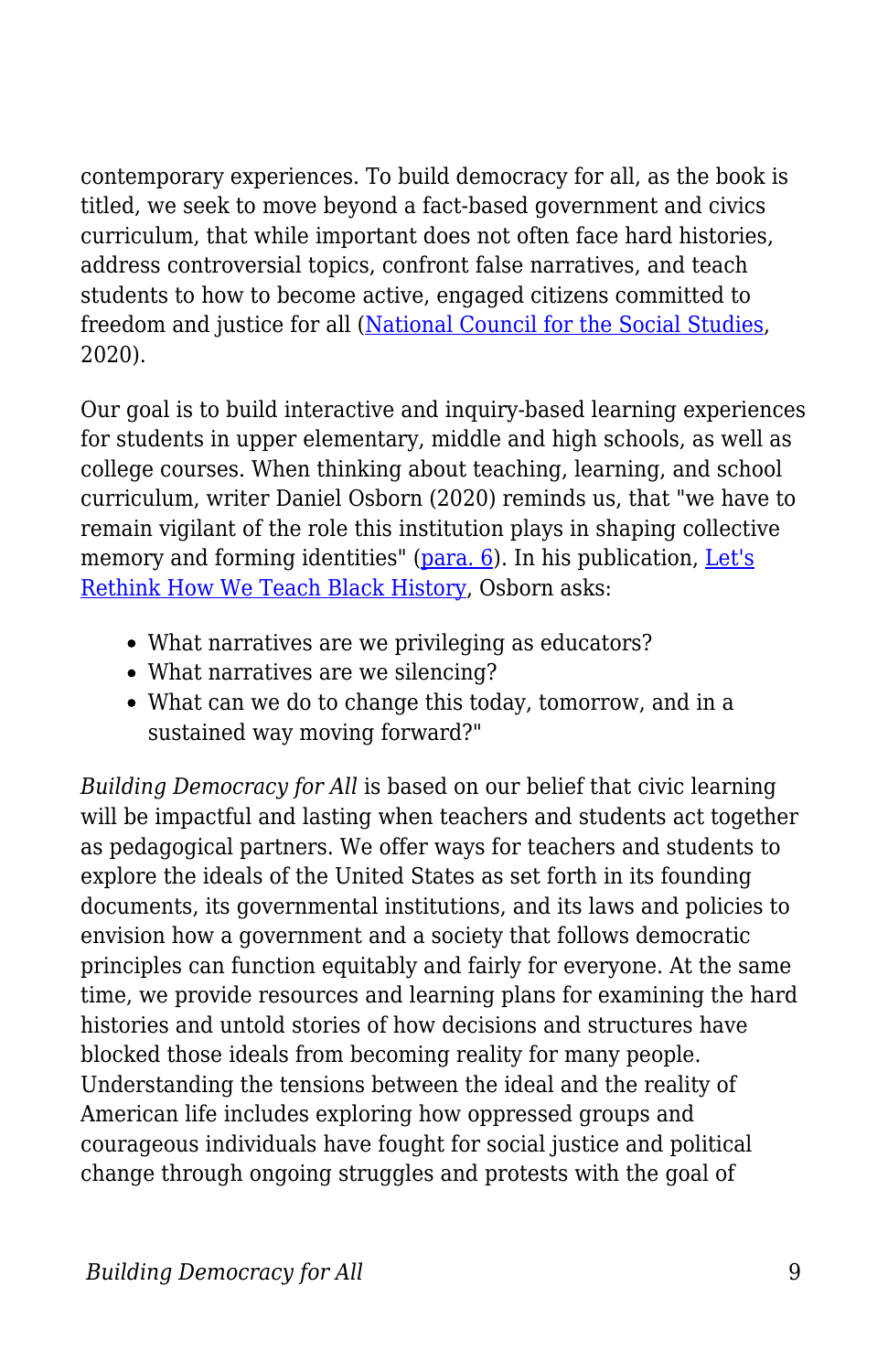realizing the dream of democracy for all.

# **Topics**

*Building Democracy for All* is organized around seven major topics and 50 learning modules based on civics, government, and history standards set forth in the [Massachusetts 8th Grade History & Social](http://www.doe.mass.edu/frameworks/hss/2018-12.pdf) [Science Curriculum Framework](http://www.doe.mass.edu/frameworks/hss/2018-12.pdf). The Massachusetts standards received an "exemplary" rating from the Thomas B. Fordham Institute, one of only 5 states nationally to be so recognized [\(The State](https://fordhaminstitute.org/national/research/state-state-standards-civics-and-us-history-2021) [of the State Standards for Civics and U.S. History 2021](https://fordhaminstitute.org/national/research/state-state-standards-civics-and-us-history-2021)).

Here are the topics:

- [Topic 1: The Philosophical Foundations of the United States](https://edtechbooks.org/democracy/topic1) [Political System](https://edtechbooks.org/democracy/topic1)
- [Topic 2: The Development of United States Government](https://edtechbooks.org/democracy/topic2)
- [Topic 3: The Institutions of the United States Government](https://edtechbooks.org/democracy/topic3)
- [Topic 4: Rights and Responsibilities of Citizens](https://edtechbooks.org/democracy/topic4)
- [Topic 5: The Constitution, Amendments, and Supreme Court](https://edtechbooks.org/democracy/topic5)
- [Topic 6: The Structure of Massachusetts State & Local](https://edtechbooks.org/democracy/topic6) [Government](https://edtechbooks.org/democracy/topic6)
- [Topic 7: Freedom of the Press and News/Media Literacy](https://edtechbooks.org/democracy/topic7)

An future eighth section will be devoted to strategies for conducting civic action/community engagement projects with students, as mandated by [Massachusetts Law S2631: An Act to Promote and](https://malegislature.gov/Bills/190/S2631) [Enhance Civic Engagement](https://malegislature.gov/Bills/190/S2631).

# **Modules for Learning**

Each module includes an INVESTIGATE, UNCOVER**,** and ENGAGE module that students and teachers can use to explore topics in greater depth in face-to-face classes and online learning formats.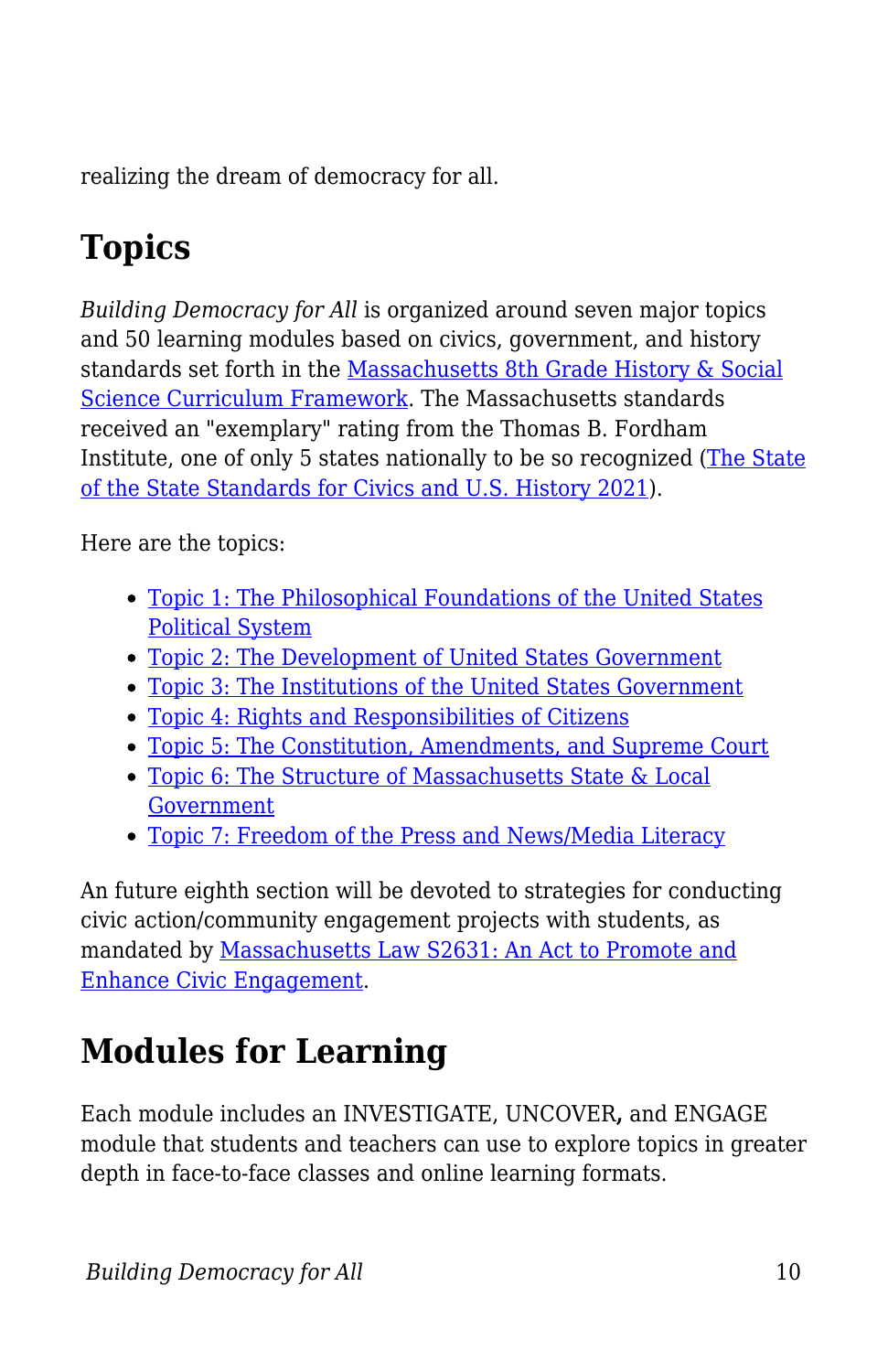#### **INVESTIGATE, UNCOVER, & ENGAGE**

- 1. **INVESTIGATE** offers **learning field trips** with historical context and online links to primary source materials, historical timelines, biographies of influential people, interactive websites, and relevant factual information to promote awareness and understanding of the principles, values, institutions, and practices of American democracy. Investigating our nation's governmental history and foundations introduces students to their rights and responsibilities as members of a democratic society.
- 2. **UNCOVER** presents **little-known histories and untold stories** of women, Black Americans, indigenous peoples, LGBTQIA individuals, Asian American and Pacific Islanders, Mexican Americans, Latinos/Latinas, children and teens, and others who are under-represented or marginalized in textbooks, curriculum frameworks and learning plans. These sections are designed as "counternarratives" or "stories that reflect the critical perspectives of storytellers and challenge injustice" (Hickman & Portfilio, 2021, p. 36). UNCOVER invites students to connect major events and institutions of United States democracy to the struggles of diverse individuals and groups to achieve equal status in American society. We focus on inquiry where questions, rather than answers, are the focus of the learning activities (Lesh, 2011). You can learn more littleknown histories and untold stories from the [Retropolis](https://www.washingtonpost.com/news/retropolis/) (meaning, "the past, rediscovered") series from *The Washington Post*.
- 3. **ENGAGE** poses **public policy issues and questions** for students to analyze and act upon through discussion, writing, and civic action projects. ENGAGE questions ask students to think deeply about the choices they face as members of a democracy and then act on their decisions as engaged members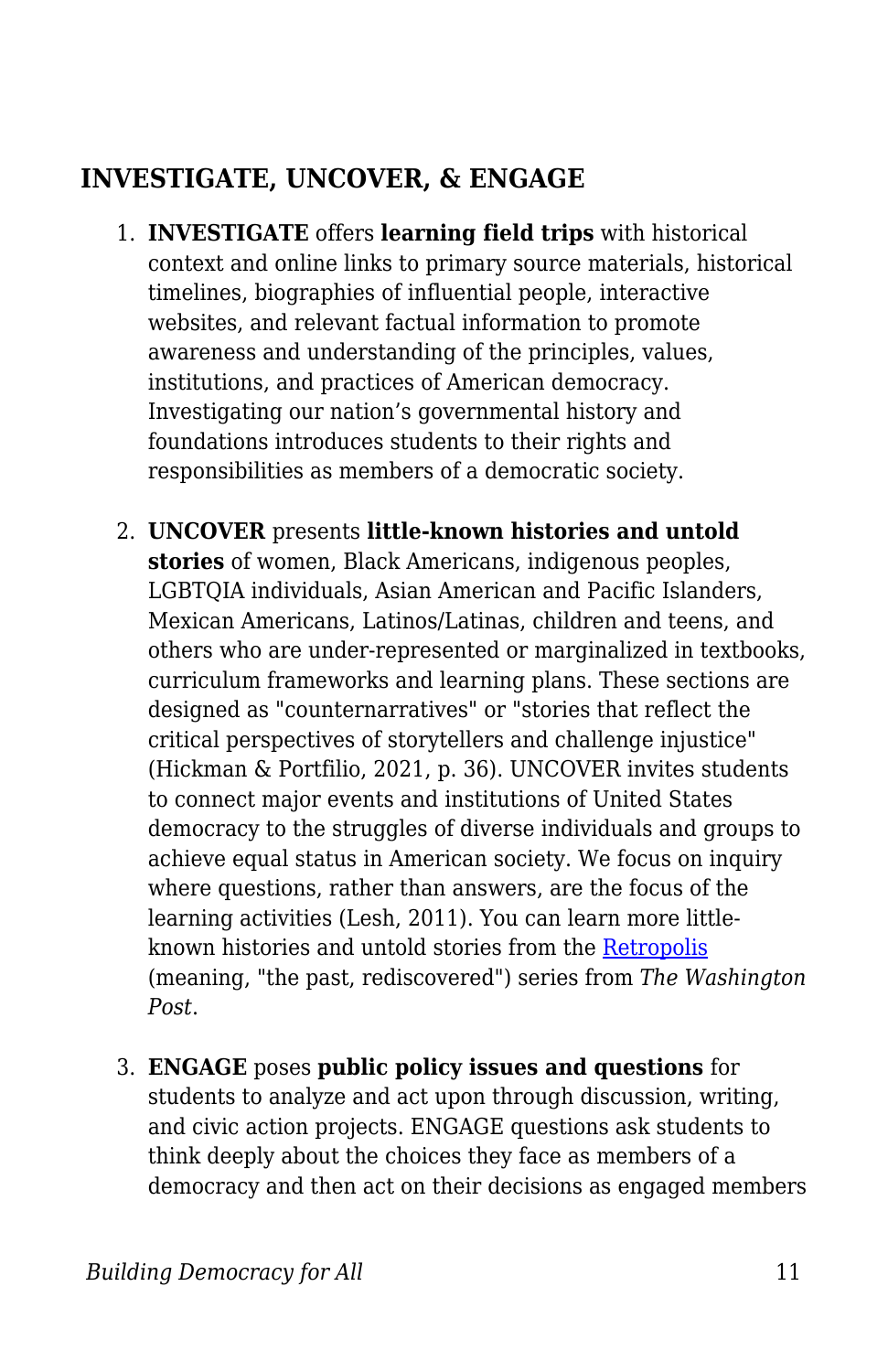of their communities. Researchers have documented that **political-based discussions** among students in classrooms **increase civic knowledge and dispositions** while expanding individual perspectives beyond one's immediate group of family and friends (Hess & McAvoy, 2014; Korbey, 2019).

Each module includes the following resources.

**Suggested learning activities** provide interactive explorations of the topic. These activities encourage higher order thinking and learning by students as they explore issues, discuss ideas, analyze documents, design solutions to community problems, formulate personal positions about public policies, and create knowledge to share with others. Activities emphasize higher-order thinking using interactive web-based learning materials and digital tools and apps to support and extend student thinking and learning.

**Online resources** include links to digital primary sources, secondary source background materials, historical biographies, multimedia resources, landmark court cases, LGBTQ history resources, women's history materials, and other online information drawn from reliable and trusted academic and educational sites. Many topics feature links to pages in *[resourcesforhistoryteachers](http://resourcesforhistoryteachers.pbworks.com/w/page/123820173/FrontPage)* **[wiki](http://resourcesforhistoryteachers.pbworks.com/w/page/123820173/FrontPage)**, a free online multimedia/multicultural resource edited by Robert Maloy from the University of Massachusetts Amherst.

# **Additional Features**

**Teacher-Designed Learning Plans** are located in boxes throughout the book. These plans can be adapted to in-person, online, remote, and blended learning formats. We encourage book readers to submit their own lessons to be included in the text.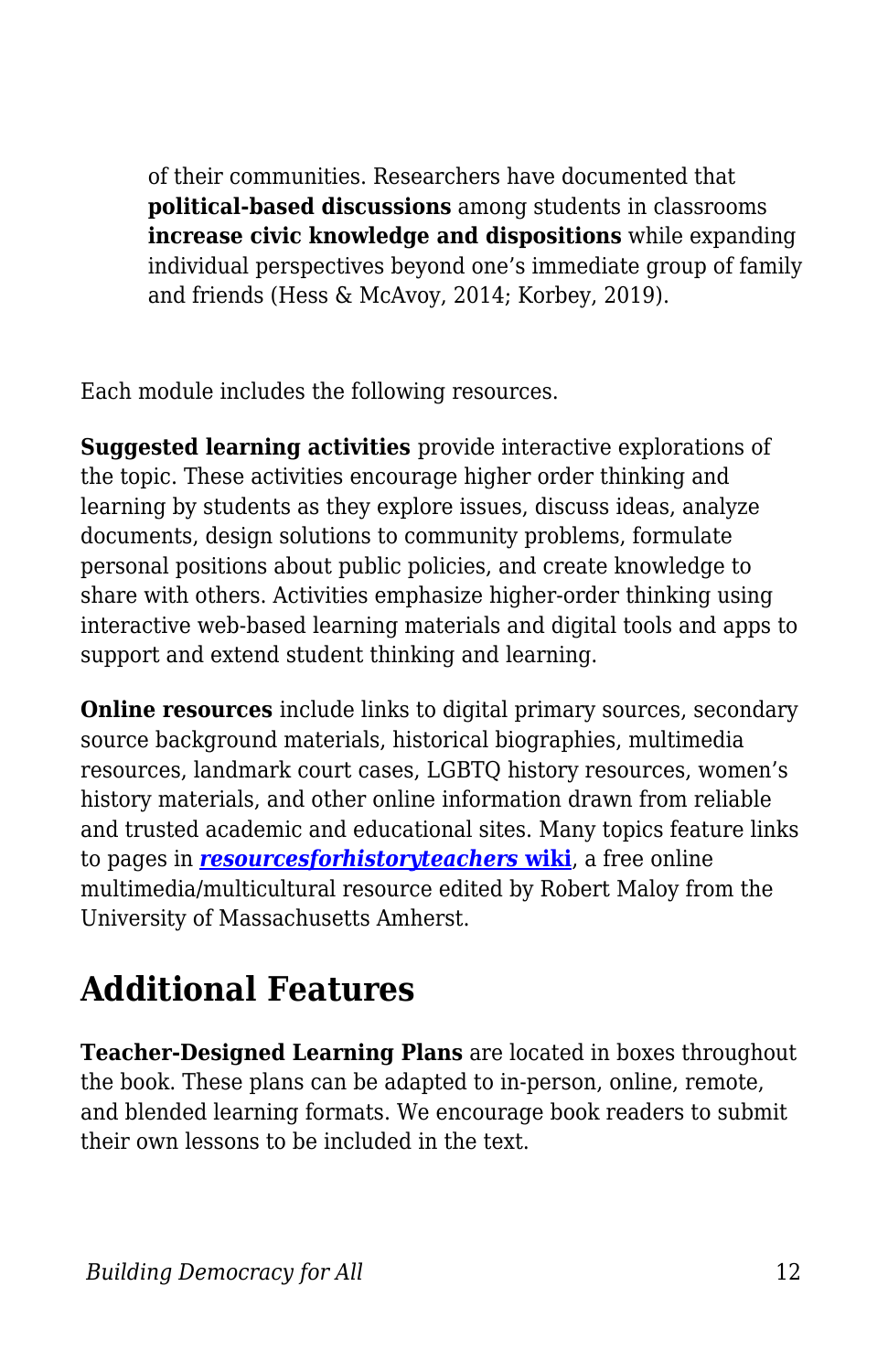**Learning Pathways** enable teachers and students to explore material in the book thematically by topic rather than sequentially through standards. Learning pathways include: [Black Lives Matter,](https://edtechbooks.org/democracy/pathwayBLM) [Student](https://edtechbooks.org/democracy/pathwaystudent) [Rights](https://edtechbooks.org/democracy/pathwaystudent), [Influential Women,](https://edtechbooks.org/democracy/pathwaywomen) [Election 2020,](https://edtechbooks.org/democracy/pathwayelection) [Media Literacy](https://edtechbooks.org/democracy/medialit), and [Current Events.](https://edtechbooks.org/democracy/pathwaycurrent)

**Audio Introductions** are provided at the beginning of each of the 50+ curriculum standards presented in the book. These short summaries highlight key civics, government, and history topics explored within each standard's learning modules.

**Digital Choice Boards** invite interactive high-tech and low-tech explorations of curriculum topics. A choice board is a "graphic organizer that allows students to choose different ways to learn about a particular concept" ([Reinken, 2012, para. 1\)](https://theartofeducation.edu/2012/07/11/how-to-use-choice-boards-to-differentiate-learning/). Each box on the choice boards features higher-order thinking activities for students to complete when using the board for learning. To use choice boards, students work in teams or individually to explore the content and engage in design-based learning tasks, such as:

- Coding a [Scratch story](https://blogs.umass.edu/onlinetools/learner-centered-tools/scratch/)
- Creating an [interactive digital story](https://blogs.umass.edu/onlinetools/knowledge-centered-tools/knight-lab-online-storytelling-tools/)
- Constructing [3D digital artifacts](https://www.tinkercad.com/)
- Designing a [multimodal book](https://blogs.umass.edu/onlinetools/learner-centered-tools/book-creator/)
- Constructing an [augmented reality exhibit](https://cahokiamounds.org/augmented-reality-project/)
- Building an [interactive map](https://www.freetech4teachers.com/search/label/digital%20mapping)
- Creating an [Interactive Timeline](https://timeline.knightlab.com/)
- Creating a [video](https://spark.adobe.com/sp/)

Go to [History, Government, and Civic Life Digital Choice Boards](https://wakelet.com/wake/WW074gsHrzT5-_0roFFwI) for a complete collection developed by Torrey Trust and Bob Maloy.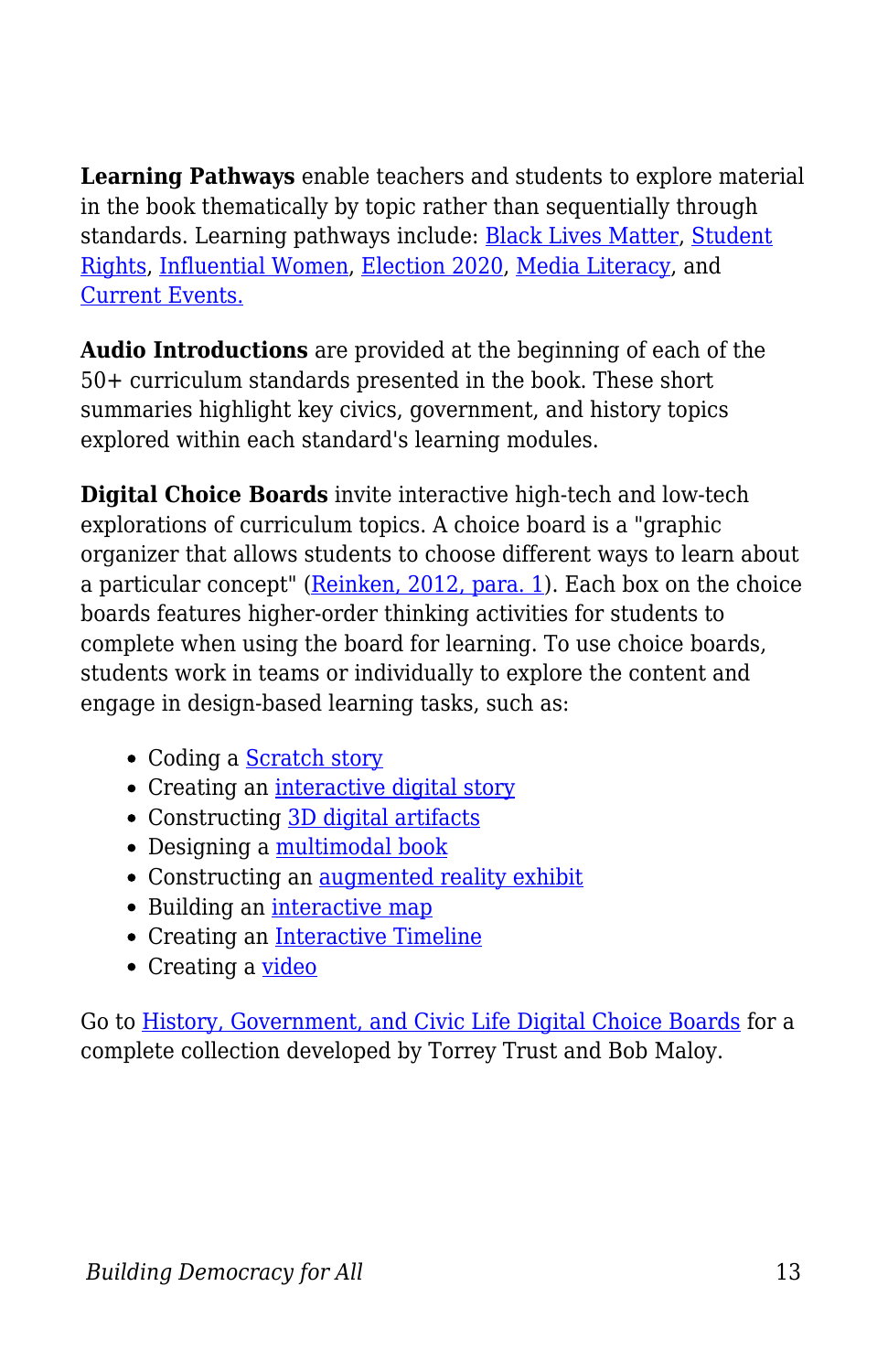## **How to Use This Book**

This book is designed for teachers and students working together in collaborative learning environments. Topics and standards are accompanied by easy-to-read introductions, designed to interest readers. Links throughout the sections make the book an interactive reading and viewing experience. Learning activities for each module in each standard are written to encourage students to connect with and act on issues facing our democratic society.

The book may be a core or supplementary text for 8th grade classes. It can also be useful in high school government and history courses, including Advanced Placement (AP) United States Government and Politics. The Table of Contents is organized based on the Massachusetts Curriculum Framework, but topics presented can be aligned to curriculums in middle and high schools around the country that are teaching government and civic life.

This book is licensed under a [Creative Commons Attribution](https://creativecommons.org/licenses/by-nc-sa/4.0/) [NonCommercial ShareAlike 4.0 International License,](https://creativecommons.org/licenses/by-nc-sa/4.0/) which means that you are free to copy and redistribute the material in any medium or format. You can also remix, transform, and build upon the material as long as the remixed materials feature a similar Creative Commons license.

## **References**

A list of references to the sources cited throughout the chapters can be found on this Google Doc: [Building Democracy for All eBook](https://docs.google.com/document/d/1Lv364YvOVgL0AgNZa91KMe_0NrjLWG6QztIH9f6pyYo/edit?usp=sharing) [References](https://docs.google.com/document/d/1Lv364YvOVgL0AgNZa91KMe_0NrjLWG6QztIH9f6pyYo/edit?usp=sharing).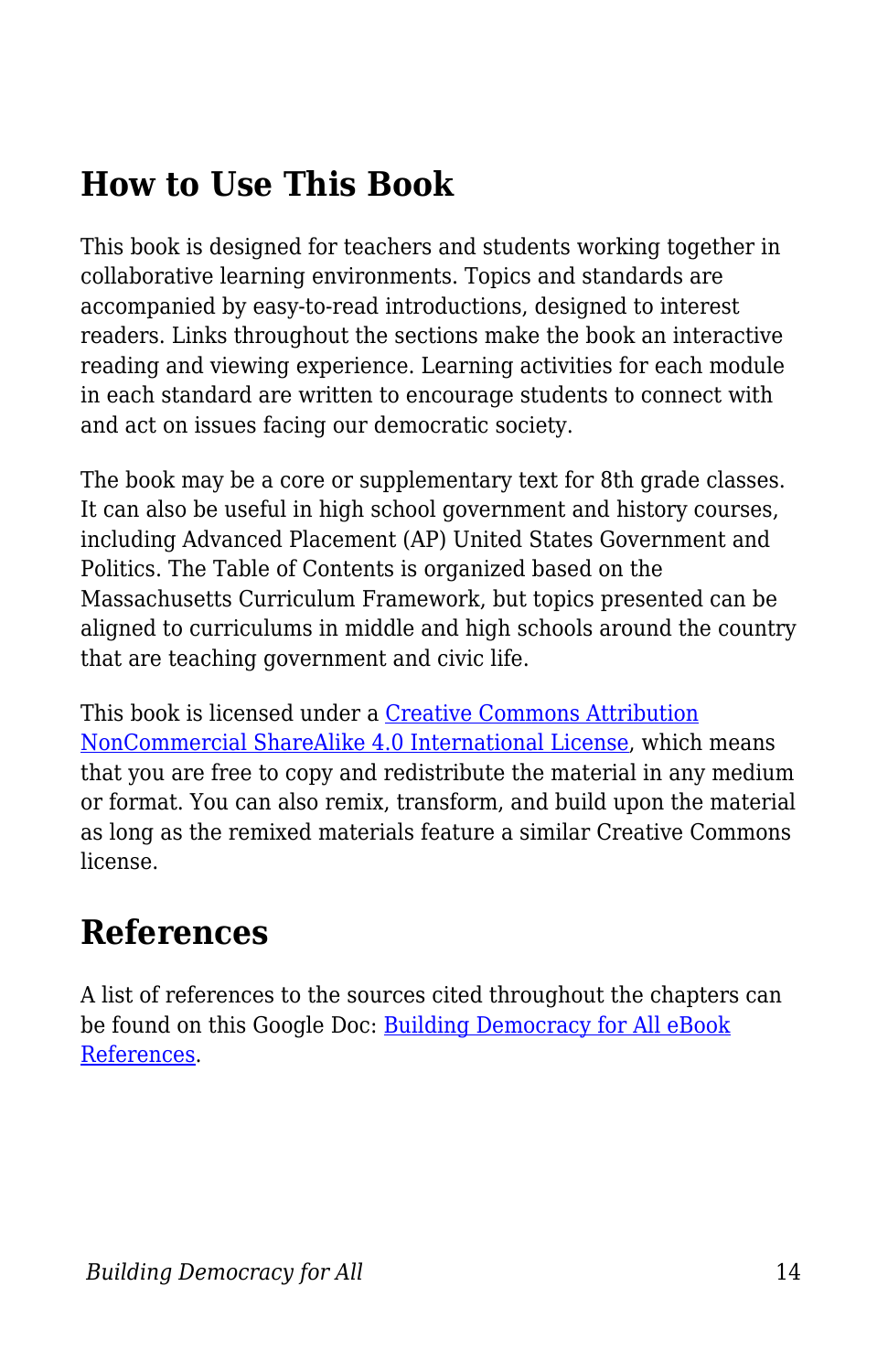## **Critical Media Literacy Companion eBook**

We are also developing a companion ebook to *Building Democracy for All* entitled *[Critical Media Literacy and Civic Learning](https://edtechbooks.org/mediaandciviclearning)*. This book features 50+ interactive media literacy learning activities for students organized around the topics from the Massachusetts 8th Grade Civics and Government curriculum framework. It provides opportunities for students and teachers to critically investigate media and its influence on education and society.

Each chapter includes short written introductions followed by step-bystep activities for students to complete, individually or in small groups. Every activity is designed to promote creative self-expression and critical thinking among students. Like *Building Democracy for All*, the Media Literacy Companion Edition will be available online to anyone with an internet connection, free of charge.

#### **A Companion YouTube Channel**, *[UMass Democracy for All](https://www.youtube.com/channel/UCCQ4OTB9_VyHdfESAaWLgCQ)*

provides video introductions to critical media activities found throughout the book. These videos highlight how students can apply critical media literacy skills while exploring U.S. government and engaging in active roles as members of a democratic society.

### **About the Book Team**

**[Robert W. Maloy, Ed.D](https://www.umass.edu/education/people/robert-maloy)** is a senior lecturer in the Department of Teacher Education and Curriculum Studies in the College of Education at the University of Massachusetts Amherst where he coordinates the history and political science teacher education programs.

**[Torrey Trust, Ph.D.](http://www.torreytrust.com)** is an Associate Professor of Learning Technology in the Department of Teacher Education and Curriculum Studies in the College of Education at the University of Massachusetts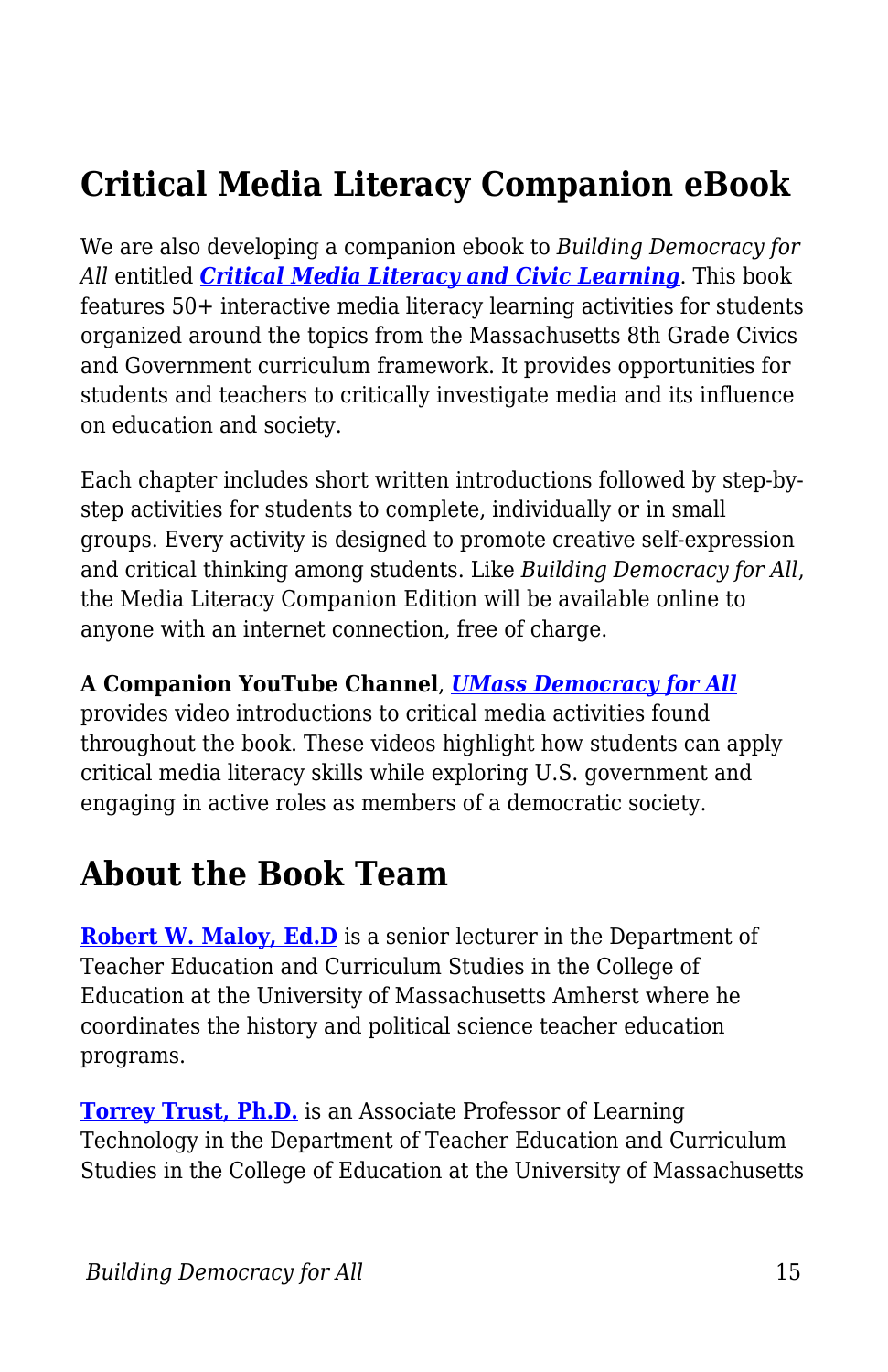Amherst.

**Irene S. LaRoche, Ed.D.** is a teacher and social studies department chairperson at Amherst Regional Middle School in Amherst, Massachusetts, a clinical faculty member in the College of Education at the University of Massachusetts Amherst, and a 2019-2020 Climate Resiliency Fellow with Shelburne Farms organization in Vermont.

**Lexie Brearley** is a middle school teacher at Monomoy Middle School in Chatham, Massachusetts.

**Katerina Sherrick** is a middle school social studies teacher at Westfield Middle School in Westfield, Massachusetts.

**Amy Cyr** is a middle school social studies teacher at Hampshire Regional School in Westhampton, Massachusetts.

**Erich Leaper** is a middle school social studies teacher at Greenfield Middle School in Greenfield, Massachusetts.

**Catherine Harding** is a high school history teacher at Sharon High School in Sharon, Massachusetts and former Senate education staff member at the Edward M. Kennedy Institute for the United States Senate in Boston, Massachusetts.

**Sharon A. Edwards, Ed.D.** is an author, retired elementary school teacher and a clinical faculty member in the College of Education at the University of Massachusetts Amherst.

**Stephen McGinty** is a research librarian at the W.E.B. Du Bois Library at the University of Massachusetts Amherst.

**Maria McSorley** is a former high school English teacher and doctoral candidate in the College of Education at the University of Massachusetts Amherst.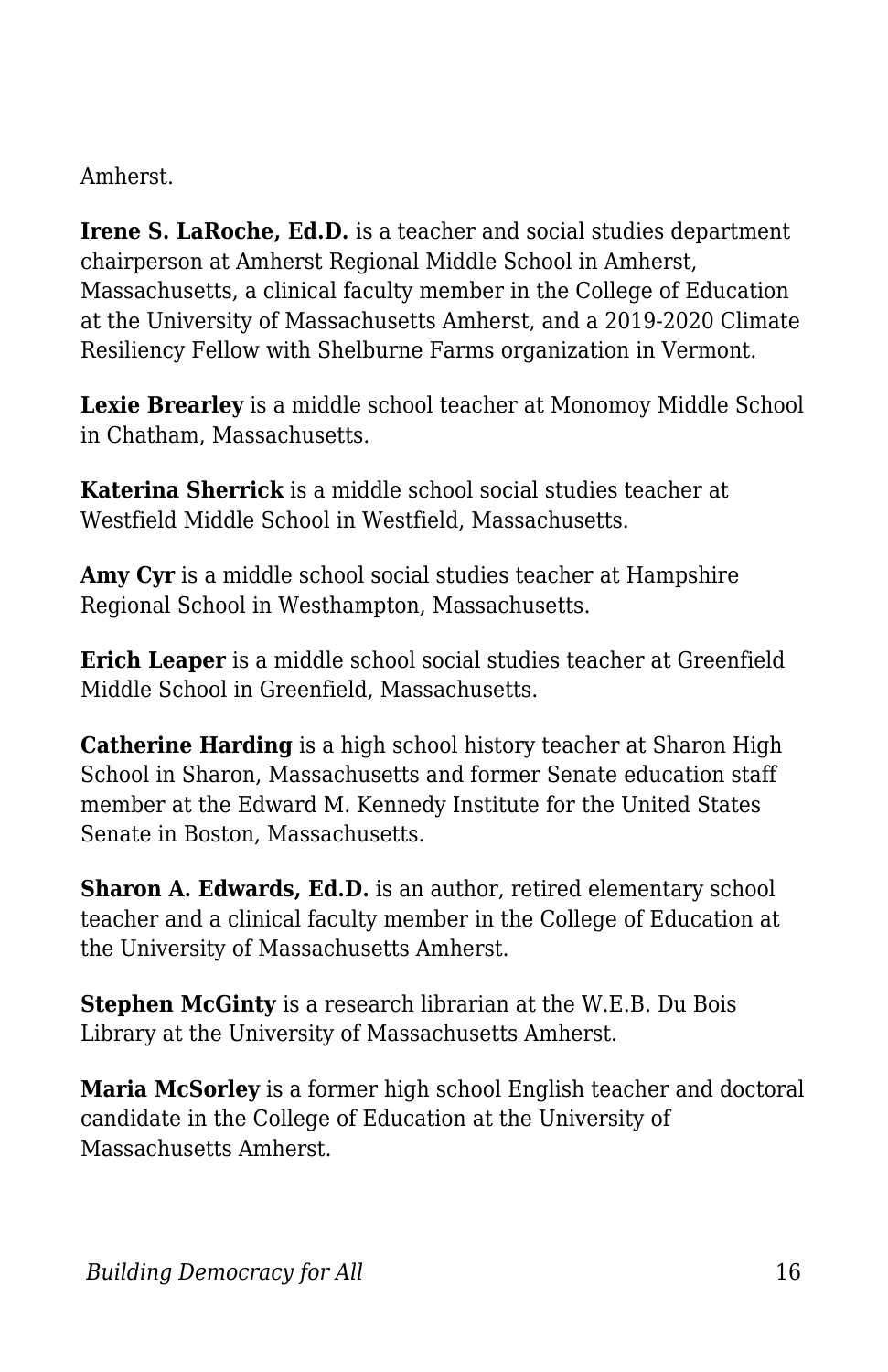**Chenyang Xu** is a doctoral candidate in College of Education at the University of Massachusetts Amherst.

**Kendra Sleeper** is an undergraduate student at the University of Massachusetts Amherst.

## **Acknowledgements**

We wish to thank the following individuals for their ideas and support with this project: Sadie Perlow, Christopher Oo, Carly Hallp, Jon Galanis, Roshan Price, Oliver Ward, Joel Flores, Chris Martell, Tyler Volpe-Knock, Molly Sullivan, Sydney Turcot, Alex Fossa, Christina Dabek, Marissa Best, Briana Ball, Casey Moriarty, Alex Fossa, Elisabeth Burns, Elizabeth Lownds, Randy Furash-Stewart, Katelyn Maskell, Harry Blackman, Michael Holmes, Emily McDonough, Brianna Hastry, Claire Gagnon.

We want to thank Maria McSorley for copyediting and book chapter reviews and Chenyang Xu for eBook formatting. Thanks also to Leah Charifson, Francesca Panarelli, Kelly Marsh, Stephanie Osber and April Muraco for Topic reviews.